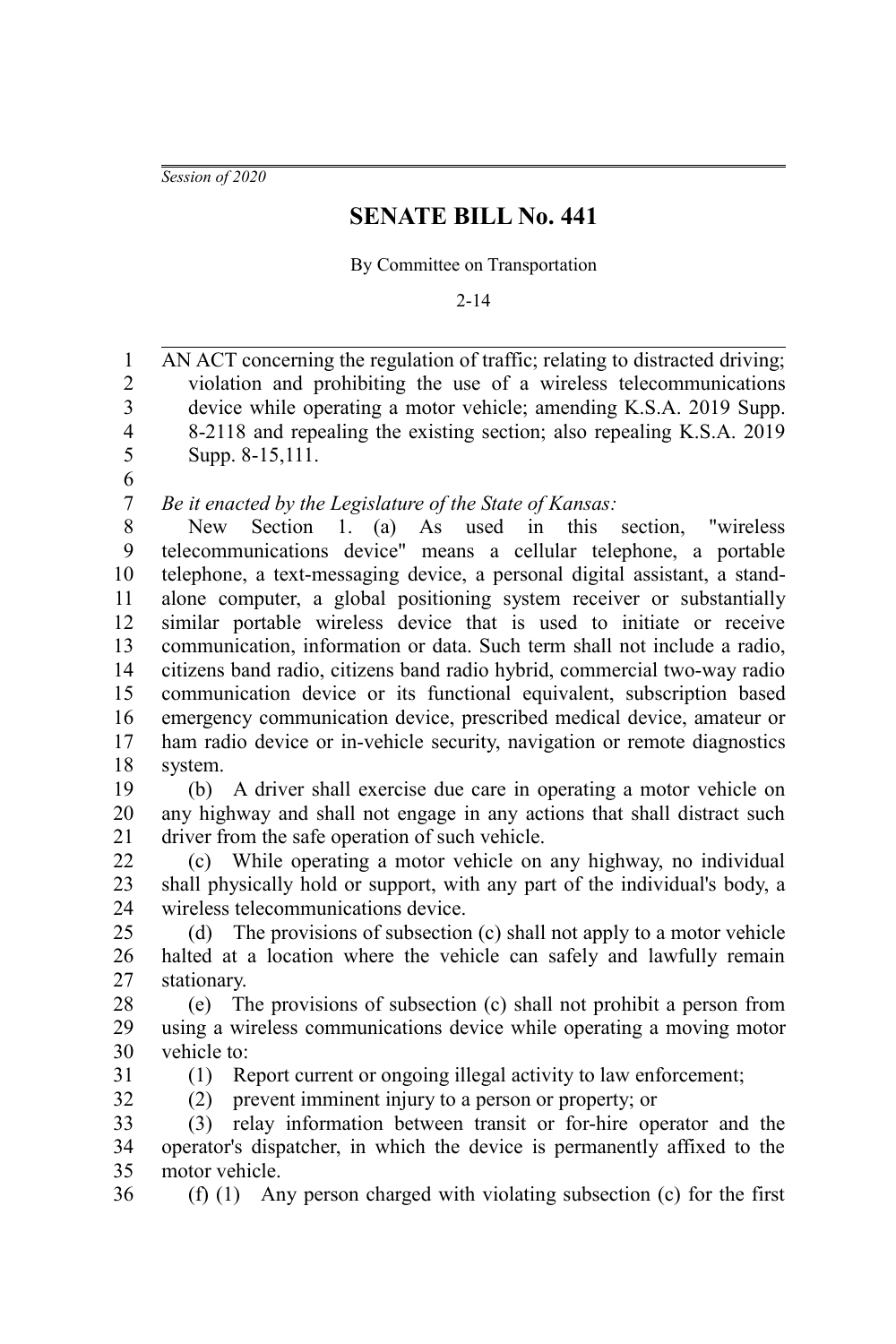time may produce in court either: 1

(A) A wireless telecommunications device or proof of purchase of such device that would allow such person to comply in the future with this section and not be guilty of such offense; or 2 3 4

(B) evidence of completion of a wireless telecommunications device driving safety program approved by the department of transportation. 5 6

(2) A person who produces evidence in court for the first offense for violating subsection (c) shall have the charge dismissed, however, court costs shall be assessed. The court shall require the person to affirm that they have not previously had an offense dismissed pursuant to subsection (f). 7 8 9 10 11

(g) This section shall be a part of and supplemental to the uniform act regulating traffic on highways. 12 13

Sec. 2. K.S.A. 2019 Supp. 8-2118 is hereby amended to read as follows: 8-2118. (a) A person charged with a traffic infraction shall, except as provided in subsection (b), appear at the place and time specified in the notice to appear. If the person enters an appearance, waives right to trial, pleads guilty or no contest, the fine shall be no greater than that specified in the uniform fine schedule in subsection (c) and court costs shall be taxed as provided by law. 14 15 16 17 18 19 20

(b) Prior to the time specified in the notice to appear, a person charged with a traffic infraction may enter a written appearance, waive right to trial, plead guilty or no contest and pay the fine for the violation as specified in the uniform fine schedule in subsection (c) and court costs provided by law. Payment may be made in any manner accepted by the court. The traffic citation shall not have been complied with if the payment is not honored for any reason, or if the fine and court costs are not paid in full. When a person charged with a traffic infraction makes payment without executing a written waiver of right to trial and plea of guilty or no contest, the payment shall be deemed such an appearance, waiver of right to trial and plea of no contest. 21 22 23 24 25 26 27 28 29 30 31

(c) The following uniform fine schedule shall apply uniformly throughout the state but shall not limit the fine which may be imposed following a court appearance, except an appearance made for the purpose of pleading and payment as permitted by subsection (a). The description of offense contained in the following uniform fine schedule is for reference only and is not a legal definition. 32 33 34 35 36 37

| 38 | Description of Offense      | <i>Statute</i> | Fine              |
|----|-----------------------------|----------------|-------------------|
| 39 | Unsafe speed for prevailing | 8-1557         | \$75              |
| 40 | conditions                  |                |                   |
| 41 | Exceeding maximum speed     | 8-1558         | 1-10 mph over the |
| 42 | limit; or speeding in zone  | tο             | limit, \$45       |
| 43 | posted by the state depart- | 8-1560         |                   |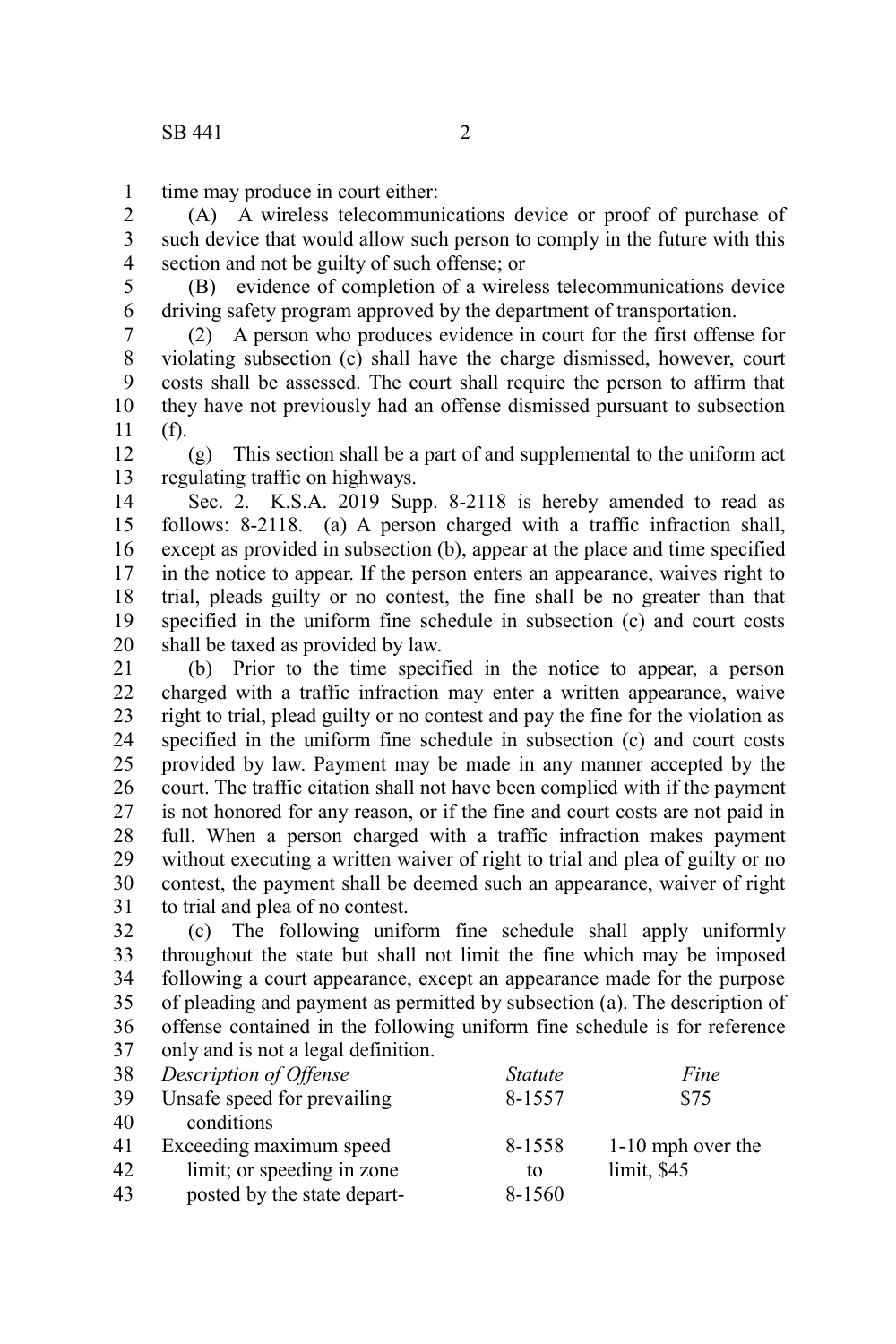| $\mathbf{1}$<br>$\overline{c}$ | ment of transportation; or<br>speeding in locally posted | 8-1560a<br>or | 11-20 mph over the<br>limit, \$45 plus \$6 |
|--------------------------------|----------------------------------------------------------|---------------|--------------------------------------------|
| 3                              | zone                                                     | 8-1560b       | per mph over 10                            |
| $\overline{4}$                 |                                                          |               | mph over the limit;                        |
| 5                              |                                                          |               | 21-30 mph over the                         |
| 6                              |                                                          |               | limit, \$105 plus \$9                      |
| $\overline{7}$                 |                                                          |               | per mph over 20                            |
| 8                              |                                                          |               | mph over the limit;                        |
| 9                              |                                                          |               | 31 and more mph                            |
| 10                             |                                                          |               | over the limit, \$195                      |
| 11                             |                                                          |               | plus \$15 per mph                          |
| 12                             |                                                          |               | over 30 mph over                           |
| 13                             |                                                          |               | the limit;                                 |
| 14                             | Disobeying traffic control de-                           | 8-1507        | \$75                                       |
| 15                             | vice                                                     |               |                                            |
| 16                             | Violating traffic control signal                         | 8-1508        | \$75                                       |
| 17                             | Violating pedestrian control                             | 8-1509        | \$45                                       |
| 18                             | signal                                                   |               |                                            |
| 19                             | Violating flashing traffic signals                       | 8-1510        | \$75                                       |
| 20                             | Violating lane-control signal                            | 8-1511        | \$75                                       |
| 21                             | Unauthorized sign, signal,                               | 8-1512        | \$45                                       |
| 22                             | marking or device                                        |               |                                            |
| 23                             | Driving on left side of roadway                          | 8-1514        | \$75                                       |
| 24                             | Failure to keep right to pass                            | 8-1515        | \$75                                       |
| 25                             | oncoming vehicle                                         |               |                                            |
| 26                             | Improper passing; increasing                             | 8-1516        | \$75                                       |
| 27                             | speed when passed                                        |               |                                            |
| 28                             | Improper passing on right                                | 8-1517        | \$75                                       |
| 29                             | Passing on left with insuffi-                            | 8-1518        | \$75                                       |
| 30                             | cient clearance                                          |               |                                            |
| 31                             | Driving on left side where                               | 8-1519        | \$75                                       |
| 32                             | curve, grade, intersec-                                  |               |                                            |
| 33                             | tion railroad crossing, or                               |               |                                            |
| 34                             | obstructed view                                          |               |                                            |
| 35                             | Driving on left in no-passing                            | 8-1520        | \$75                                       |
| 36                             | zone                                                     |               |                                            |
| 37                             | Unlawful passing of stopped                              | 8-1520a       | \$75                                       |
| 38                             | emergency vehicle                                        |               |                                            |
| 39                             | Driving wrong direction on                               | 8-1521        | \$75                                       |
| 40                             | one-way road                                             |               |                                            |
| 41                             | Improper driving on laned                                | 8-1522        | \$75                                       |
| 42                             | roadway                                                  |               |                                            |
| 43                             | Following too close                                      | 8-1523        | \$75                                       |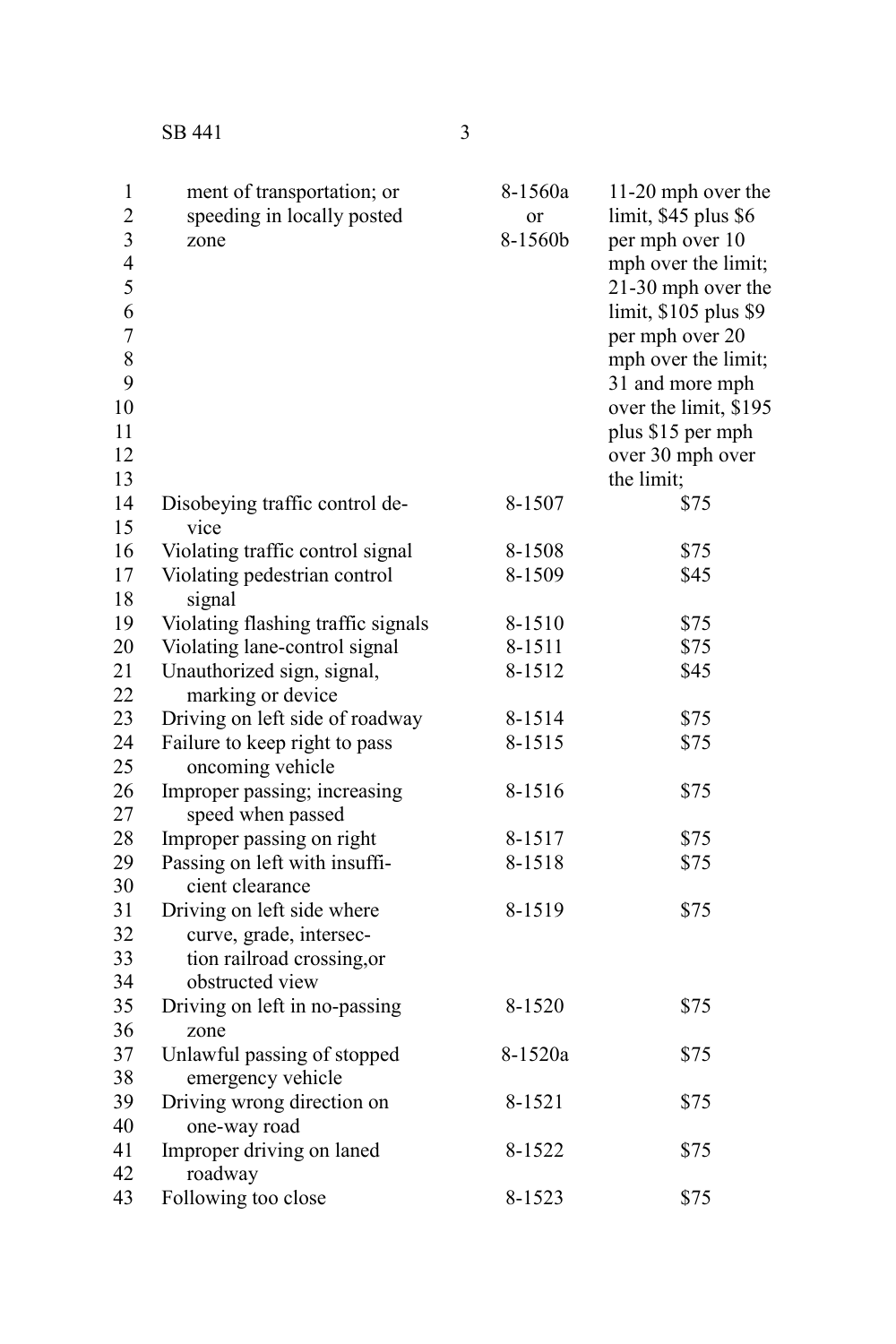SB 441

| 1<br>$\overline{2}$                       | Improper crossover on di-<br>vided highway                                                                                                              | 8-1524  | \$45  |
|-------------------------------------------|---------------------------------------------------------------------------------------------------------------------------------------------------------|---------|-------|
| $\overline{\mathbf{3}}$<br>$\overline{4}$ | Failure to yield right-of-way<br>at uncontrolled intersection                                                                                           | 8-1526  | \$75  |
| 5<br>6                                    | Failure to yield to approach-<br>ing vehicle when turning                                                                                               | 8-1527  | \$75  |
| 7<br>8<br>9                               | left<br>Failure to yield at stop or<br>yield sign                                                                                                       | 8-1528  | \$75  |
| 10<br>11                                  | Failure to yield from private<br>road or driveway                                                                                                       | 8-1529  | \$75  |
| 12<br>13                                  | Failure to yield to emergency<br>vehicle                                                                                                                | 8-1530  | \$195 |
| 14<br>15<br>16                            | Failure to yield to pedestrian<br>or vehicle working on<br>roadway                                                                                      | 8-1531  | \$105 |
| 17<br>18<br>19                            | Failure to comply with re-<br>strictions in road con-<br>struction zone                                                                                 | 8-1531a | \$45  |
| 20<br>21                                  | Disobeying pedestrian traffic<br>control device                                                                                                         | 8-1532  | \$45  |
| 22<br>23<br>24<br>25<br>26<br>27          | Failure to yield to pedestrian<br>in crosswalk; pedestrian<br>suddenly entering road-<br>way; passing vehicle<br>stopped for pedestrian at<br>crosswalk | 8-1533  | \$75  |
| 28                                        | Improper pedestrian crossing                                                                                                                            | 8-1534  | \$45  |
| 29<br>30                                  | Failure to exercise due care in<br>regard to pedestrian                                                                                                 | 8-1535  | \$45  |
| 31<br>32                                  | Improper pedestrian move-<br>ment in crosswalk                                                                                                          | 8-1536  | \$45  |
| 33<br>34                                  | Improper use of roadway by<br>pedestrian                                                                                                                | 8-1537  | \$45  |
| 35<br>36                                  | Soliciting ride or business<br>on roadway                                                                                                               | 8-1538  | \$45  |
| 37                                        | Driving through safety zone                                                                                                                             | 8-1539  | \$45  |
| 38<br>39                                  | Failure to yield to pedestrian<br>on sidewalk                                                                                                           | 8-1540  | \$45  |
| 40<br>41                                  | Failure of pedestrian to yield<br>to emergency vehicle                                                                                                  | 8-1541  | \$45  |
| 42<br>43                                  | Failure to yield to blind pe-<br>destrian                                                                                                               | 8-1542  | \$45  |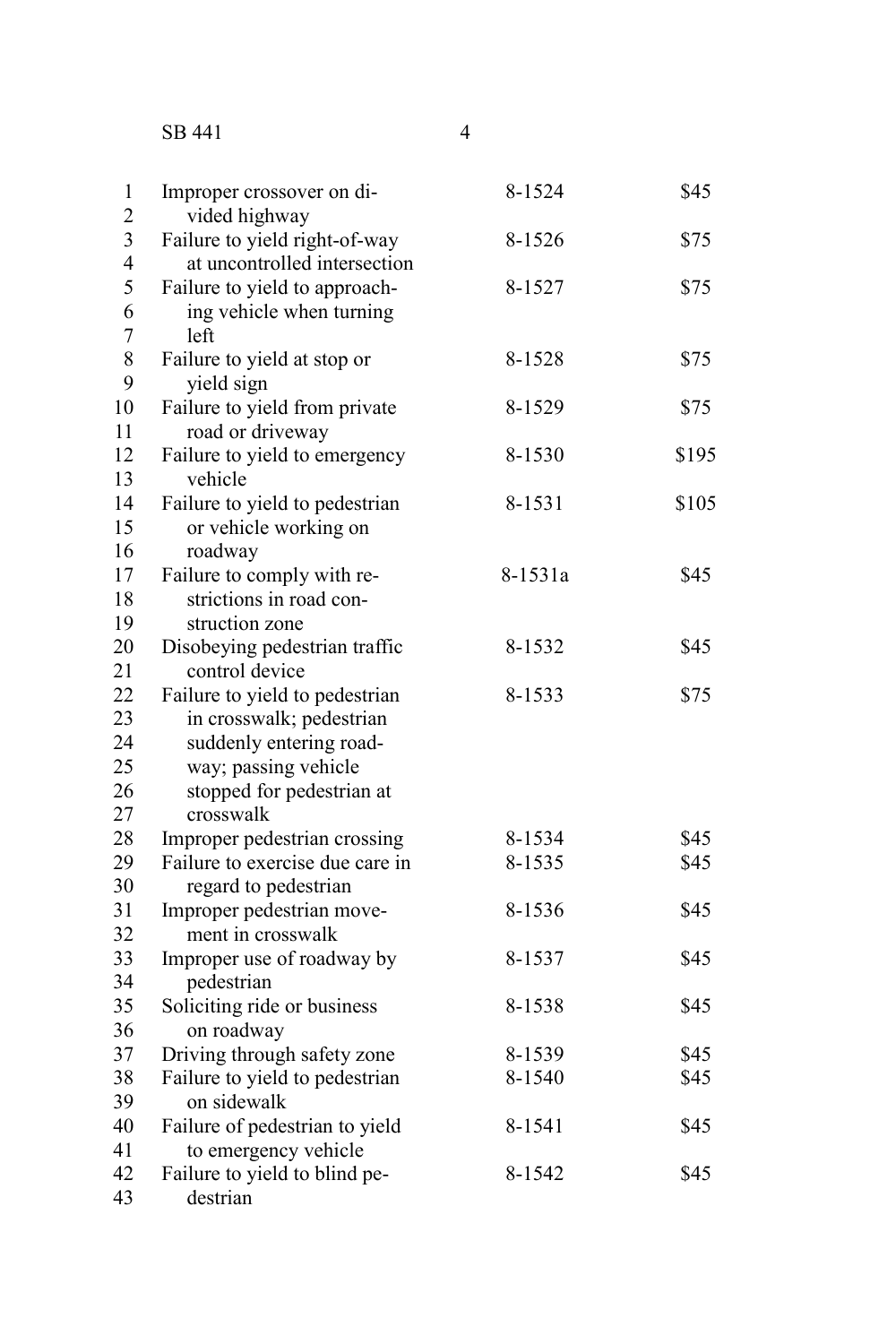SB 441

| ۰       |  |
|---------|--|
|         |  |
|         |  |
|         |  |
| I       |  |
| I<br>I  |  |
| ×<br>۰. |  |
|         |  |

| $\mathbf{1}$   | Pedestrian disobeying bridge          | 8-1544  | \$45  |
|----------------|---------------------------------------|---------|-------|
| $\overline{c}$ | or railroad signal                    |         |       |
| 3              | Improper turn or approach             | 8-1545  | \$75  |
| $\overline{4}$ | Improper "U" turn                     | 8-1546  | \$75  |
| 5<br>6         | Unsafe starting of stopped<br>vehicle | 8-1547  | \$45  |
| $\overline{7}$ | Unsafe turning or stopping,           | 8-1548  | \$75  |
| 8              | failure to give proper sig-           |         |       |
| 9              | nal; using turn signal un-            |         |       |
| 10             | lawfully                              |         |       |
| 11             | Improper method of giving             | 8-1549  | \$45  |
| 12             | notice of intention to turn           |         |       |
| 13             | Improper hand signal                  | 8-1550  | \$45  |
| 14             | Failure to stop or obey               | 8-1551  | \$195 |
| 15             | road crossing signal                  |         |       |
| 16             | Failure to stop at railroad           | 8-1552  | \$135 |
| 17             | crossing stop sign                    |         |       |
| 18             | Certain hazardous vehicles            | 8-1553  | \$195 |
| 19             | failure to stop at railroad           |         |       |
| 20             | crossing                              |         |       |
| 21             | Improper moving of heavy              | 8-1554  | \$75  |
| 22             | equipment at railroad                 |         |       |
| 23             | crossing                              |         |       |
| 24             | Vehicle emerging from alley,          | 8-1555  | \$75  |
| 25             | private roadway, building             |         |       |
| 26             | or driveway                           |         |       |
| 27             | Improper passing of school            | 8-1556  | \$315 |
| 28             | bus; improper use of                  |         |       |
| 29             | school bus signals                    |         |       |
| 30             | Improper passing of church            | 8-1556a | \$195 |
| 31             | or day-care bus; improper             |         |       |
| 32             | use of signals                        |         |       |
| 33             | Impeding normal traffic               | 8-1561  | \$45  |
| 34             | by slow speed                         |         |       |
| 35             | Speeding on motor-driven              | 8-1562  | \$75  |
| 36             | cycle                                 |         |       |
| 37             | Speeding in certain vehicles          | 8-1563  | \$45  |
| 38             | or on posted bridge                   |         |       |
| 39             | Improper stopping, standing           | 8-1569  | \$45  |
| 40             | or parking on roadway                 |         |       |
| 41             | Parking, standing or stopping         | 8-1571  | \$45  |
| 42             | in prohibited area                    |         |       |
| 43             | Improper parking                      | 8-1572  | \$45  |
|                |                                       |         |       |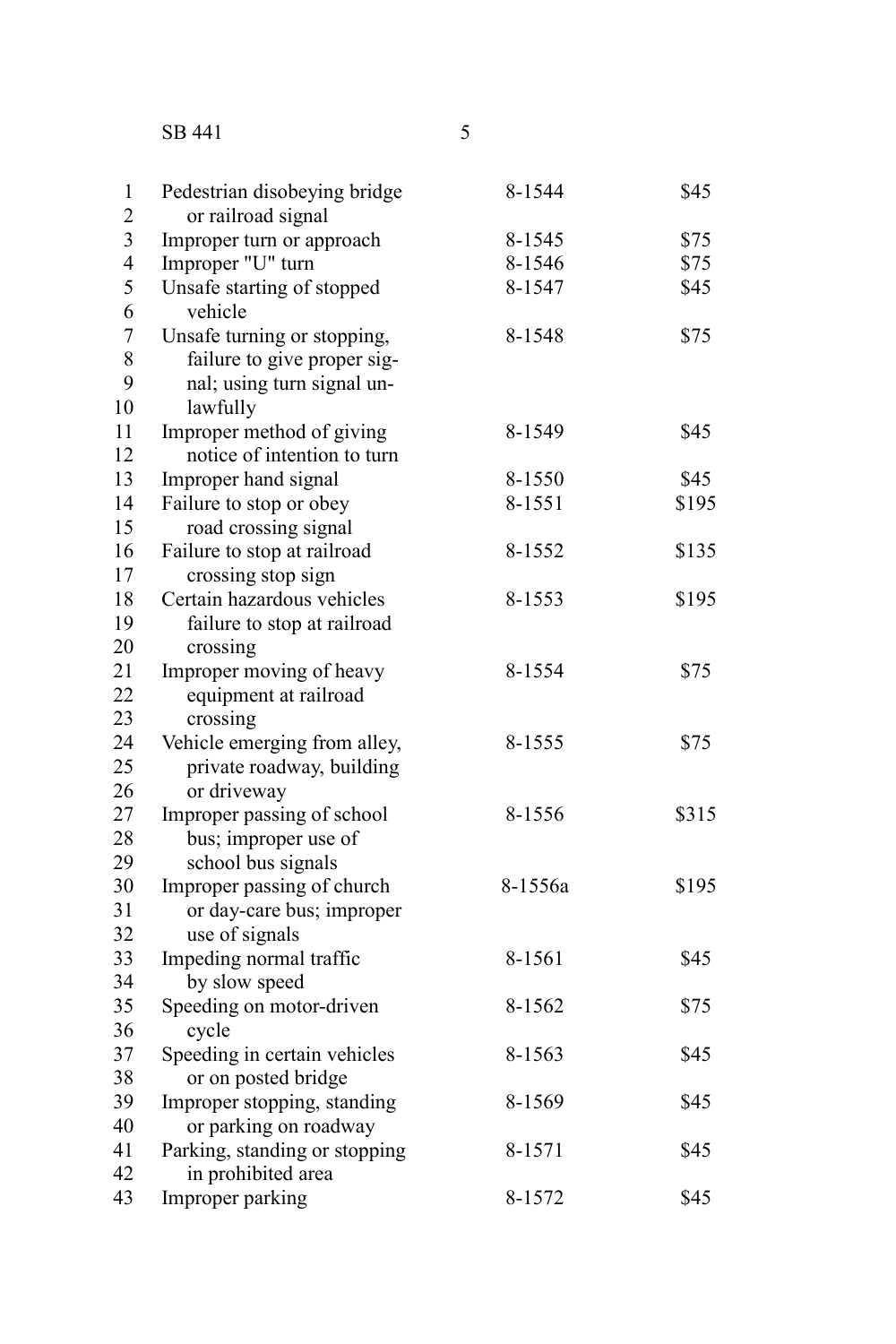## SB 441

| $\,1$                   | Unattended vehicle            | 8-1573  | \$45  |
|-------------------------|-------------------------------|---------|-------|
| $\overline{c}$          | Improper backing              | 8-1574  | \$45  |
| $\overline{\mathbf{3}}$ | Driving on sidewalk           | 8-1575  | \$45  |
| $\overline{4}$          | Driving with view or driving  | 8-1576  | \$45  |
| 5                       | mechanism obstructed          |         |       |
| 6                       | Unsafe opening of vehicle     | 8-1577  | \$45  |
| $\overline{7}$          | door                          |         |       |
| 8                       | Riding in house trailer       | 8-1578  | \$45  |
| 9                       | Unlawful riding on vehicle    | 8-1578a | \$75  |
| 10                      | Improper driving in defiles,  | 8-1579  | \$45  |
| 11                      | canyons, or on grades         |         |       |
| 12                      | Coasting                      | 8-1580  | \$45  |
| 13                      | Following fire apparatus too  | 8-1581  | \$75  |
| 14                      | closely                       |         |       |
| 15                      | Driving over fire hose        | 8-1582  | \$45  |
| 16                      | Putting glass, etc., on high- | 8-1583  | \$105 |
| 17                      | way                           |         |       |
| 18                      | Driving into intersection,    | 8-1584  | \$45  |
| 19                      | crosswalk, or crossing        |         |       |
| 20                      | without sufficient space      |         |       |
| 21                      | on other side                 |         |       |
| 22                      | Improper operation of snow-   | 8-1585  | \$45  |
| 23                      | mobile on highway             |         |       |
| 24                      | Parental responsibility of    | 8-1586  | \$45  |
| 25                      | child riding bicycle          |         |       |
| 26                      | Not riding on bicycle seat;   | 8-1588  | \$45  |
| 27                      | too many persons on           |         |       |
| 28                      | bicycle                       |         |       |
| 29                      | Clinging to other vehicle     | 8-1589  | \$45  |
| 30                      | Improper riding of bicycle on | 8-1590  | \$45  |
| 31                      | roadway                       |         |       |
| 32                      | Carrying articles on bicycle; | 8-1591  | \$45  |
| 33                      | one hand on handlebars        |         |       |
| 34                      | Improper bicycle lamps,       | 8-1592  | \$45  |
| 35                      | brakes or reflectors          |         |       |
| 36                      | Improper operation of mo-     | 8-1594  | \$45  |
| 37                      | torcycle; seats; passen-      |         |       |
| 38                      | gers, bundles                 |         |       |
| 39                      | Improper operation of motor   | 8-1595  | \$75  |
| 40                      | cycle on laned roadway        |         |       |
| 41                      | Motorcycle clinging to other  | 8-1596  | \$45  |
| 42                      | vehicle                       |         |       |
| 43                      | Improper motorcycle handle-   | 8-1597  | \$75  |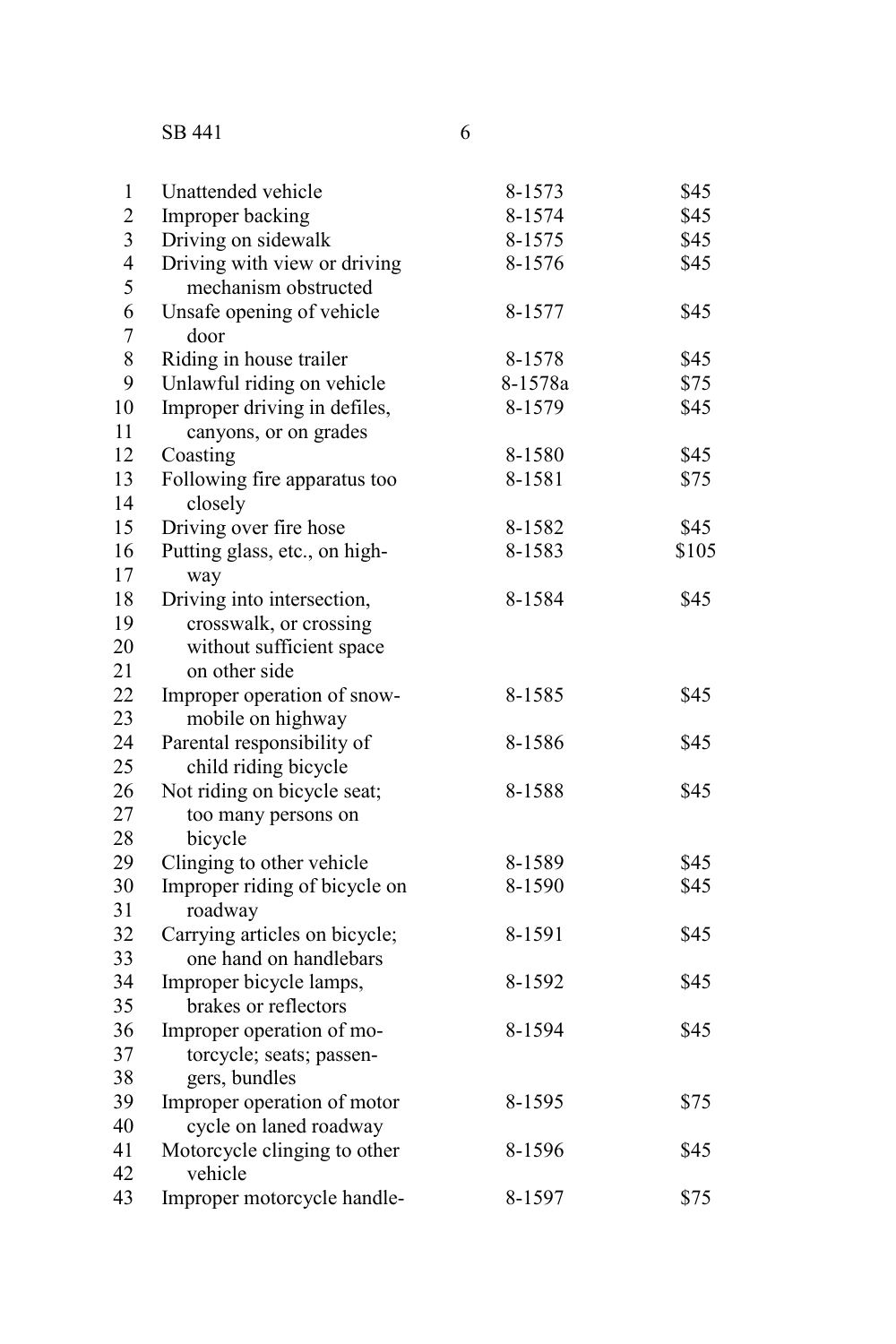SB 441

| $\mathbf{1}$   | bars or passenger              |            |       |
|----------------|--------------------------------|------------|-------|
| $\overline{c}$ | equipment                      |            |       |
| 3              | Motorcycle helmet and eye-     | 8-1598     | \$45  |
| $\overline{4}$ | protection requirements        |            |       |
| 5              | Unlawful operation of all-ter- | 8-15,100   | \$75  |
| 6              | rain vehicle                   |            |       |
| $\overline{7}$ | Unlawful operation of          | 8-15,101   | \$75  |
| 8              | low-speed vehicle              |            |       |
| 9              | Littering                      | 8-15,102   | \$115 |
| 10             | Disobeying school crossing     | 8-15,103   | \$75  |
| 11             | guard                          |            |       |
| 12             | Unlawful operation of micro    | 8-15,106   | \$75  |
| 13             | utility truck                  |            |       |
| 14             | Failure to remove vehicles in  | 8-15,107   | \$75  |
| 15             | accidents                      |            |       |
| 16             | Unlawful operation of golf     | 8-15,108   | \$75  |
| 17             | cart                           |            |       |
| 18             | Unlawful operation of work-    | 8-15,109   | \$75  |
| 19             | site utility vehicle           |            |       |
| 20             | Unlawful display of license    | 8-15,110   | \$60  |
| 21             | plate                          |            |       |
| 22             | Unlawful text messaging        | $8-15,111$ | \$60  |
| 23             | Unlawful passing of a waste    | 8-15,112   | \$45  |
| 24             | collection vehicle             |            |       |
| 25             | Distracted driving or unlawful | section 1  | \$60  |
| 26             | use of a wireless              |            |       |
| 27             | telecommunications device      |            |       |
| 28             | Equipment offenses that are    | 8-1701     | \$75  |
| 29             | not misdemeanors               |            |       |
| 30             | Driving without lights when    | 8-1703     | \$45  |
| 31             | needed                         |            |       |
| 32             | Defective headlamps            | 8-1705     | \$45  |
| 33             | Defective tail lamps           | 8-1706     | \$45  |
| 34             | Defective reflector            | 8-1707     | \$45  |
| 35             | Improper stop lamp or turn     | 8-1708     | \$45  |
| 36             | signal                         |            |       |
| 37             | Improper lighting equipment    | 8-1710     | \$45  |
| 38             | on certain vehicles            |            |       |
| 39             | Improper lamp color on cer-    | 8-1711     | \$45  |
| 40             | tain vehicles                  |            |       |
| 41             | Improper mounting of re-       | 8-1712     | \$45  |
| 42             | flectors and lamps on cer-     |            |       |
| 43             | tain vehicles                  |            |       |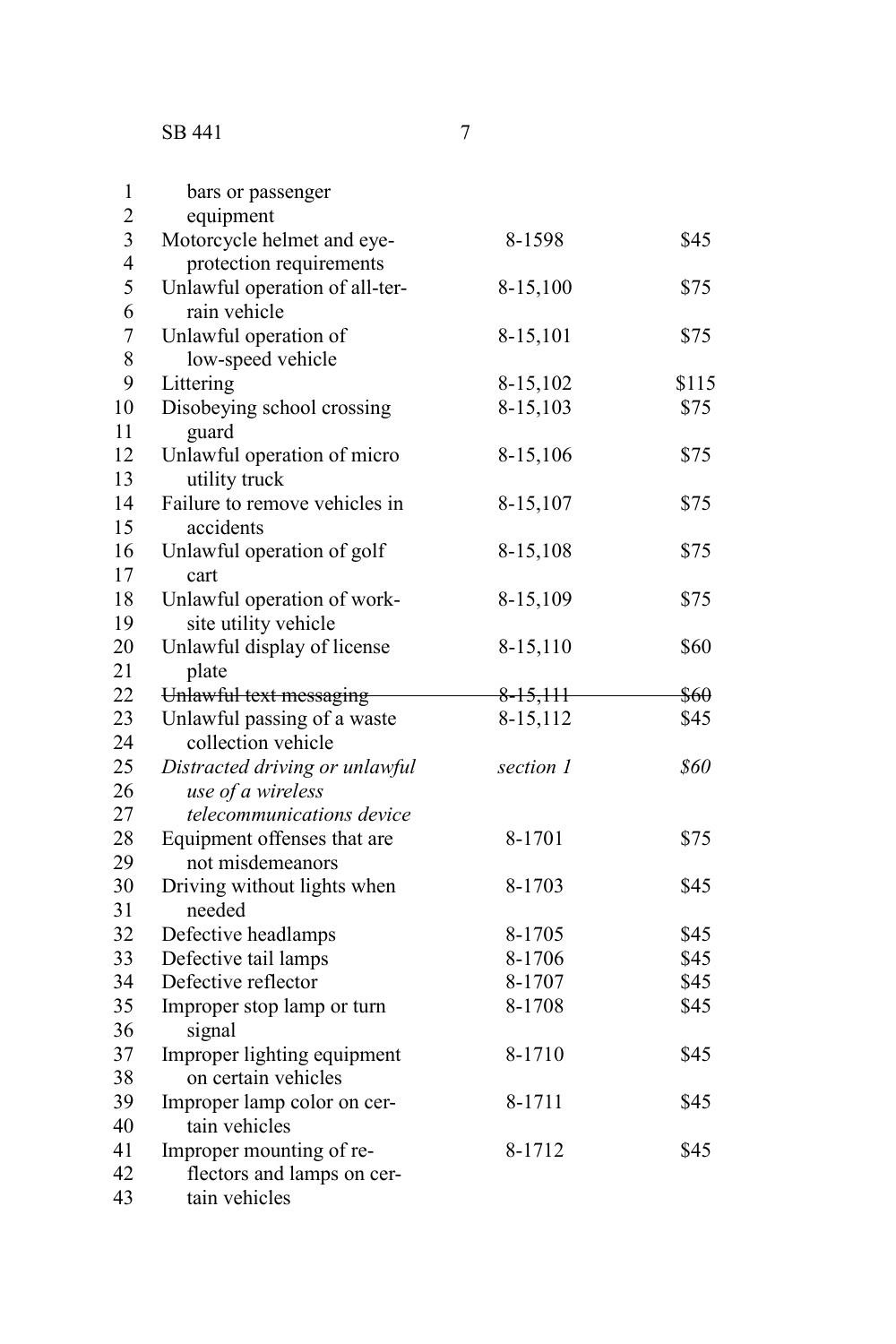## SB 441

| $\mathbf{1}$                 | Improper visibility of reflec-        | 8-1713  | \$45 |
|------------------------------|---------------------------------------|---------|------|
| $\overline{2}$               | tors and lamps on certain             |         |      |
| 3                            | vehicles                              |         |      |
| $\overline{\mathbf{4}}$<br>5 | No lamp or flag on projecting<br>load | 8-1715  | \$75 |
| 6                            | Improper lamps on parked              | 8-1716  | \$45 |
| $\overline{7}$               | vehicle                               |         |      |
| 8                            | Improper lights, lamps, re-           | 8-1717  | \$45 |
| 9                            | flectors and emblems on               |         |      |
| 10                           | farm tractors or slow-                |         |      |
| 11                           | moving vehicles                       |         |      |
| 12                           | Improper lamps and equip-             | 8-1718  | \$45 |
| 13                           | ment on implements of                 |         |      |
| 14                           | husbandry, road machin-               |         |      |
| 15                           | ery or animal-drawn ve-               |         |      |
| 16                           | hicles                                |         |      |
| 17                           | Unlawful use of spot, fog, or         | 8-1719  | \$45 |
| 18                           | auxiliary lamp                        |         |      |
| 19                           | Improper lamps or lights on           | 8-1720  | \$45 |
| 20                           | emergency vehicle                     |         |      |
| 21                           | Improper stop or turn signal          | 8-1721  | \$45 |
| 22                           | Improper vehicular hazard             | 8-1722  | \$45 |
| 23                           | warning lamp                          |         |      |
| 24                           | Unauthorized additional               | 8-1723  | \$45 |
| 25                           | lighting equipment                    |         |      |
| 26                           | Improper multiple-beam lights         | 8-1724  | \$45 |
| 27                           | Failure to dim headlights             | 8-1725  | \$75 |
| 28                           | Improper single-beam head-            | 8-1726  | \$45 |
| 29                           | lights                                |         |      |
| 30                           | Improper speed with alter-            | 8-1727  | \$45 |
| 31                           | nate lighting                         |         |      |
| 32                           | Improper number of driving            | 8-1728  | \$45 |
| 33                           | lamps                                 |         |      |
| 34                           | Unauthorized lights and sig-          | 8-1729  | \$45 |
| 35                           | nals                                  |         |      |
| 36                           | Improper school bus lighting          | 8-1730  | \$45 |
| 37                           | equipment and warning                 |         |      |
| 38                           | devices                               |         |      |
| 39                           | Unauthorized lights and de-           | 8-1730a | \$45 |
| 40                           | vices on church or day-               |         |      |
| 41                           | care bus                              |         |      |
| 42                           | Improper lights on highway            | 8-1731  | \$45 |
| 43                           | construction or maintenance           |         |      |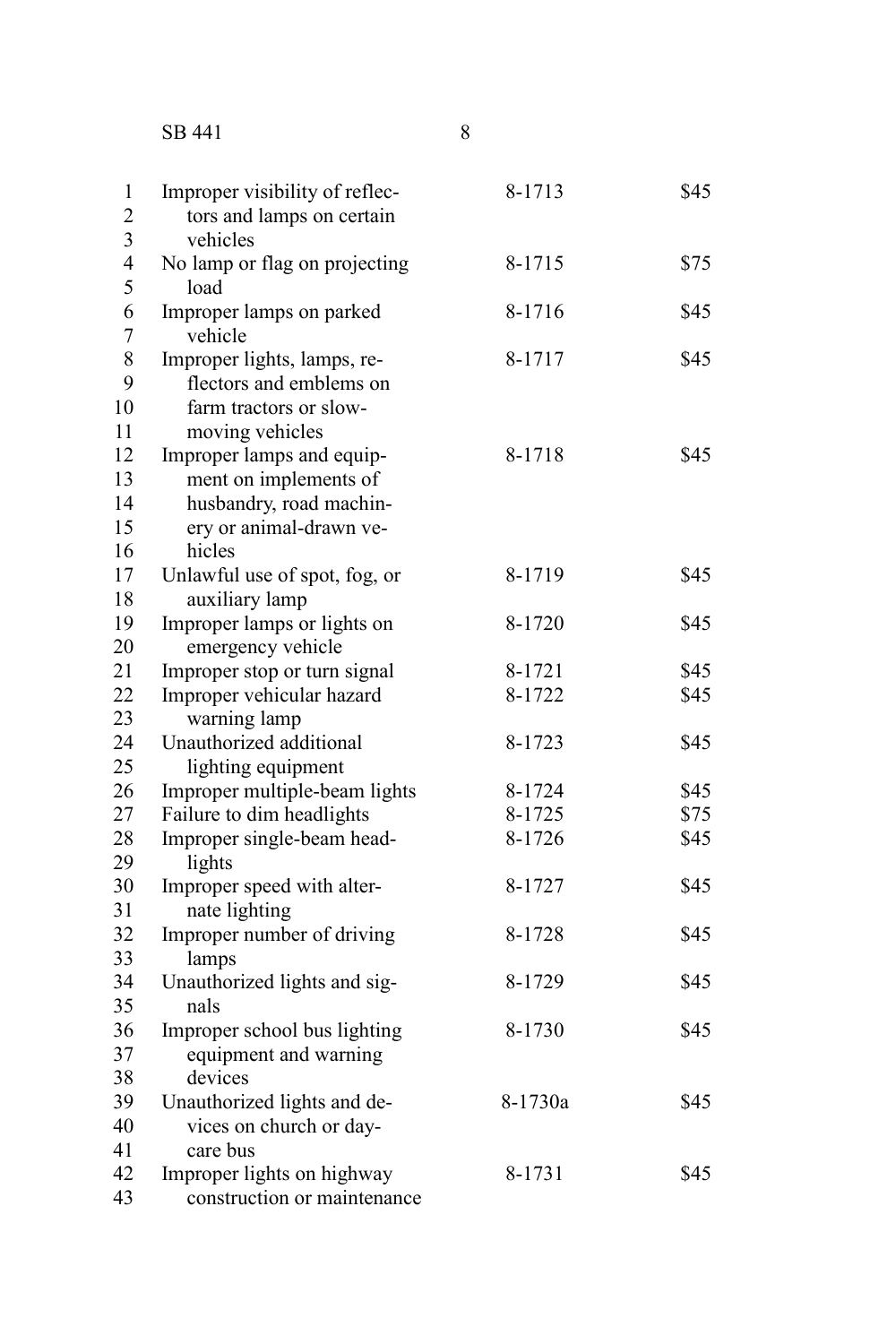| $\mathbf{1}$   | vehicles                      |         |      |
|----------------|-------------------------------|---------|------|
| $\overline{2}$ | Defective brakes              | 8-1734  | \$45 |
| 3              | Defective or improper use of  | 8-1738  | \$45 |
| $\overline{4}$ | horn or warning device        |         |      |
| 5              | Defective muffler             | 8-1739  | \$45 |
| 6              | Defective mirror              | 8-1740  | \$45 |
| $\overline{7}$ | Defective wipers; obstructed  | 8-1741  | \$45 |
| 8              | windshield or windows         |         |      |
| 9              | Improper tires                | 8-1742  | \$45 |
| 10             | Improper flares or warning    | 8-1744  | \$45 |
| 11             | devices                       |         |      |
| 12             | Improper use of vehicular     | 8-1745  | \$45 |
| 13             | hazard warning lamps          |         |      |
| 14             | and devices                   |         |      |
| 15             | Improper air-conditioning     | 8-1747  | \$45 |
| 16             | equipment                     |         |      |
| 17             | Improper safety belt or       | 8-1749  | \$45 |
| 18             | shoulder harness              |         |      |
| 19             | Improper wide-based single    | 8-1742b | \$75 |
| 20             | tires                         |         |      |
| 21             | Improper compression re-      | 8-1761  | \$75 |
| 22             | lease engine braking sys-     |         |      |
| 23             | tem                           |         |      |
| 24             | Defective motorcycle head-    | 8-1801  | \$45 |
| 25             | lamp                          |         |      |
| 26             | Defective motorcycle tail     | 8-1802  | \$45 |
| 27             | lamp                          |         |      |
| 28             | Defective motorcycle reflec-  | 8-1803  | \$45 |
| 29             | tor                           |         |      |
| 30             | Defective motorcycle stop     | 8-1804  | \$45 |
| 31             | lamps and turn signals        |         |      |
| 32             | Defective multiple-beam       | 8-1805  | \$45 |
| 33             | lighting                      |         |      |
| 34             | Improper road-lighting equip- | 8-1806  | \$45 |
| 35             | ment on motor-driven cy-      |         |      |
| 36             | cles                          |         |      |
| 37             | Defective motorcycle or mo-   | 8-1807  | \$45 |
| 38             | tor-driven cycle brakes       |         |      |
| 39             | Improper performance abil-    | 8-1808  | \$45 |
| 40             | ity of brakes                 |         |      |

Operating motorcycle with 8-1809 \$45 disapproved braking system 41 42 43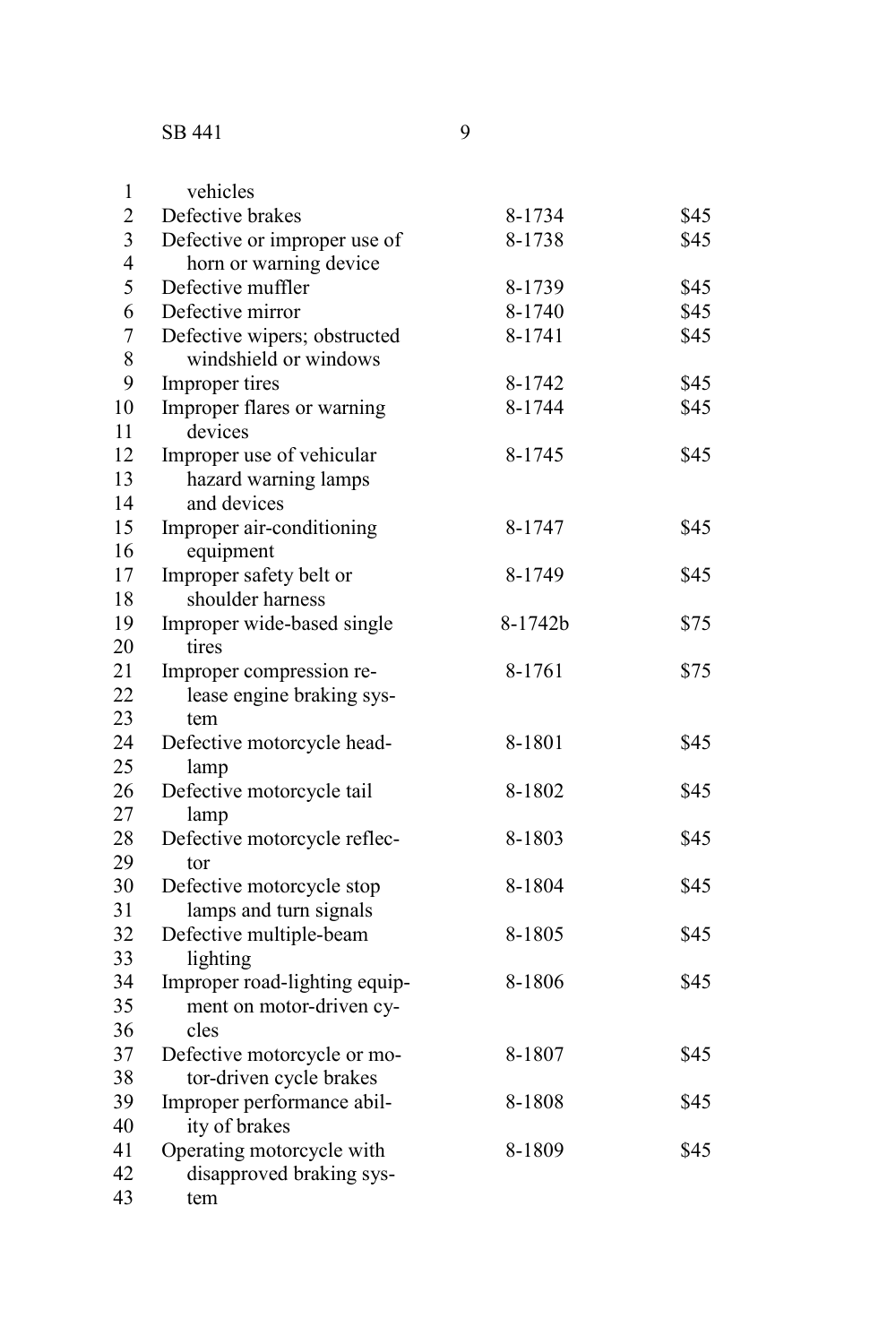SB 441 10

| $\mathbf{1}$<br>$\overline{2}$ | Defective horn, muffler, mir-                                          | 8-1810     | \$45                |
|--------------------------------|------------------------------------------------------------------------|------------|---------------------|
| 3                              | rors or tires<br>Unlawful statehouse parking                           | 75-4510a   | \$30                |
| 4                              | Exceeding gross weight of                                              | 8-1909     | Pounds Overweight   |
| 5                              | vehicle or combination                                                 |            | up to 1000\$40      |
| 6                              |                                                                        |            | 1001 to 20003¢      |
| $\overline{7}$                 |                                                                        |            | per pound           |
| 8                              |                                                                        |            | 2001 to 50005¢      |
| 9                              |                                                                        |            | per pound           |
| 10                             |                                                                        |            | 5001 to 75007¢      |
| 11                             |                                                                        |            | per pound           |
| 12                             |                                                                        |            | 7501 and over $10¢$ |
| 13                             |                                                                        |            | per pound           |
| 14                             | Exceeding gross weight on                                              | 8-1908     | Pounds Overweight   |
| 15                             | any axle or tandem,                                                    |            | up to 1000\$40      |
| 16                             | triple or quad axles                                                   |            | 1001 to $2000$ 3¢   |
| 17                             |                                                                        |            | per pound           |
| 18                             |                                                                        |            | 2001 to 50005¢      |
| 19                             |                                                                        |            | per pound           |
| 20                             |                                                                        |            | 5001 to 75007¢      |
| 21                             |                                                                        |            | per pound           |
| 22                             |                                                                        |            | 7501 and over $10¢$ |
| 23                             |                                                                        |            | per pound           |
| 24                             | Failure to obtain proper re-                                           | 66-1324    | \$287               |
| 25                             | gistration, clearance or                                               |            |                     |
| 26                             | to have current cer-                                                   |            |                     |
| 27                             | tification                                                             |            |                     |
| 28                             | Insufficient liability insur-<br>ance for motor carriers               | 66-1,128   | \$137               |
| 29<br>30                       | Failure to obtain interstate                                           | or 66-1314 |                     |
| 31                             | motor fuel tax author-                                                 | 79-34,122  | \$137               |
| 32                             | ization                                                                |            |                     |
| 33                             | No authority as private or                                             | 66-1,111   | \$137               |
| 34                             | common carrier                                                         |            |                     |
| 35                             | Violation of motor carrier                                             | 66-1,129   | \$115               |
| 36                             | safety rules and regula-                                               |            |                     |
| 37                             | tions, except for viola-                                               |            |                     |
| 38                             | tions specified in K.S.A.                                              |            |                     |
| 39                             | $66-1,130(b)(2)$ , and                                                 |            |                     |
| 40                             | amendments thereto                                                     |            |                     |
| $\Delta$ 1                     | (d) Traffic offenses classified as traffic infractions by this section |            |                     |

(d) Traffic offenses classified as traffic infractions by this section shall be classified as ordinance traffic infractions by those cities adopting ordinances prohibiting the same offenses. A schedule of fines for all 41 42 43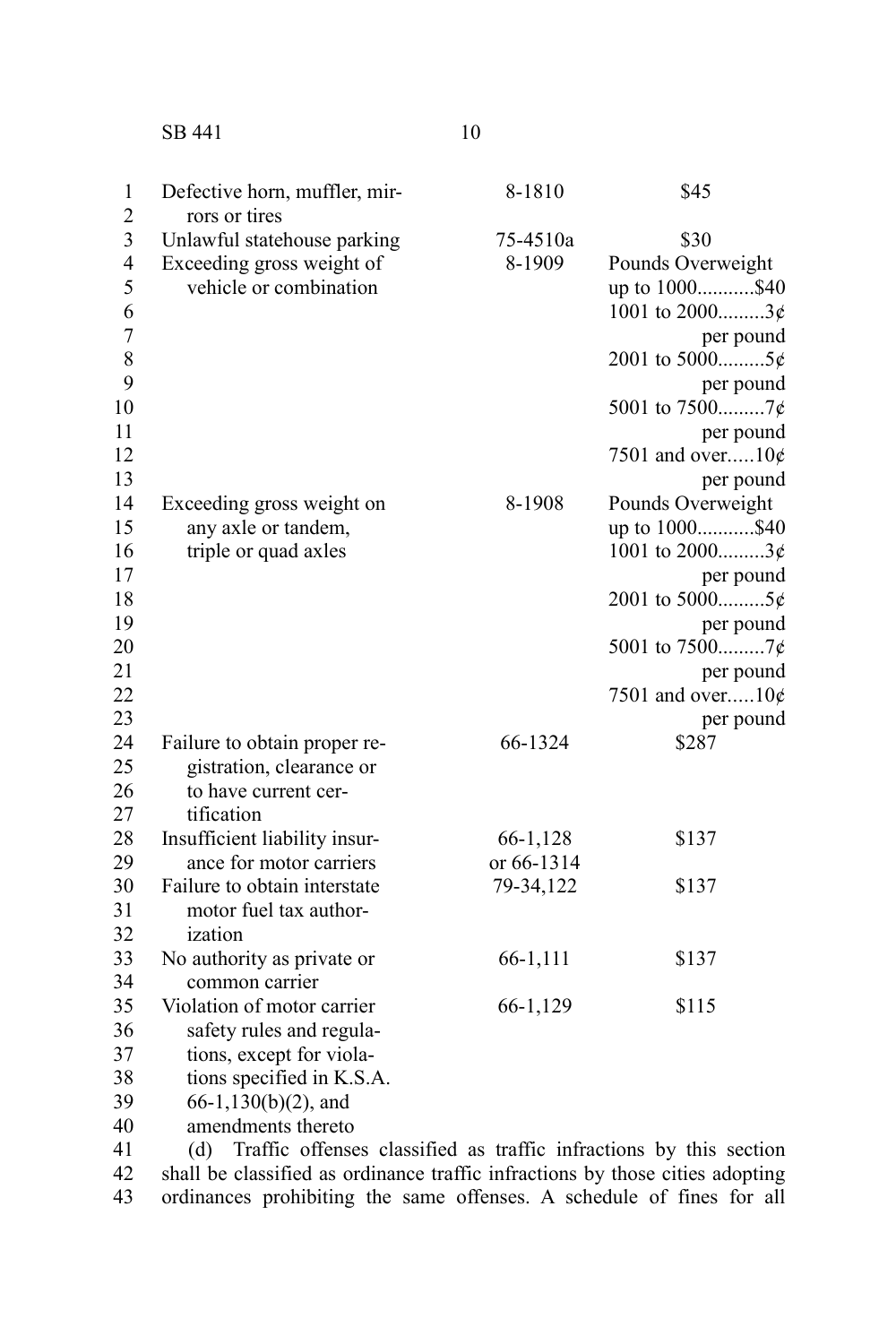ordinance traffic infractions shall be established by the municipal judge in the manner prescribed by K.S.A. 12-4305, and amendments thereto. Such fines may vary from those contained in the uniform fine schedule contained in subsection (c).

(e) Fines listed in the uniform fine schedule contained in subsection (c) shall be doubled if a person is convicted of a traffic infraction, which is defined as a moving violation in accordance with rules and regulations adopted pursuant to K.S.A. 8-249, and amendments thereto, committed within any road construction zone as defined in K.S.A. 8-1458a, and amendments thereto. 5 6 7 8 9 10

(f) For a second violation of K.S.A. 8-1908 or 8-1909, and amendments thereto, within two years after a prior conviction of K.S.A. 8- 1908 or 8-1909, and amendments thereto, such person, upon conviction shall be fined  $1\frac{1}{2}$  times the applicable amount from one, but not both, of the schedules listed in the uniform fine schedule contained in subsection (c). For a third violation of K.S.A. 8-1908 or 8-1909, and amendments thereto, within two years, after two prior convictions of K.S.A. 8-1908 or 8-1909, and amendments thereto, such person, upon conviction shall be fined two times the applicable amount from one, but not both, of the schedules listed in the uniform fine schedule contained in subsection (c). For a fourth and each succeeding violation of K.S.A. 8-1908 or 8-1909, and amendments thereto, within two years after three prior convictions of K.S.A. 8-1908 or 8-1909, and amendments thereto, such person, upon conviction shall be fined 2½ times the applicable amount from one, but not both, of the schedules listed in the uniform fine schedule contained in subsection (c). 11 12 13 14 15 16 17 18 19 20 21 22 23 24 25 26

(g) Fines listed in the uniform fine schedule contained in subsection (c) relating to exceeding the maximum speed limit, shall be doubled if a person is convicted of exceeding the maximum speed limit in a school zone authorized under K.S.A. 8-1560(a)(4), and amendments thereto. 27 28 29 30

(h) For a second violation of K.S.A. 8-1556, and amendments thereto, within five years after a prior conviction of K.S.A. 8-1556, and amendments thereto, such person, upon conviction, shall be fined \$750 for the second violation. For a third and each succeeding violation of K.S.A. 8-1556, and amendments thereto, within five years after two prior convictions of K.S.A. 8-1556, and amendments thereto, such person, upon conviction, shall be fined \$1,000 for the third and each succeeding violation. 31 32 33 34 35 36 37 38

*(i) For a second violation of section 1, and amendments thereto, within five years after a prior conviction of section 1, and amendments thereto, such person, upon conviction, shall be fined \$120 for the second violation. For a third and each succeeding violation of section 1, and amendments thereto, within five years after two prior convictions of* 39 40 41 42 43